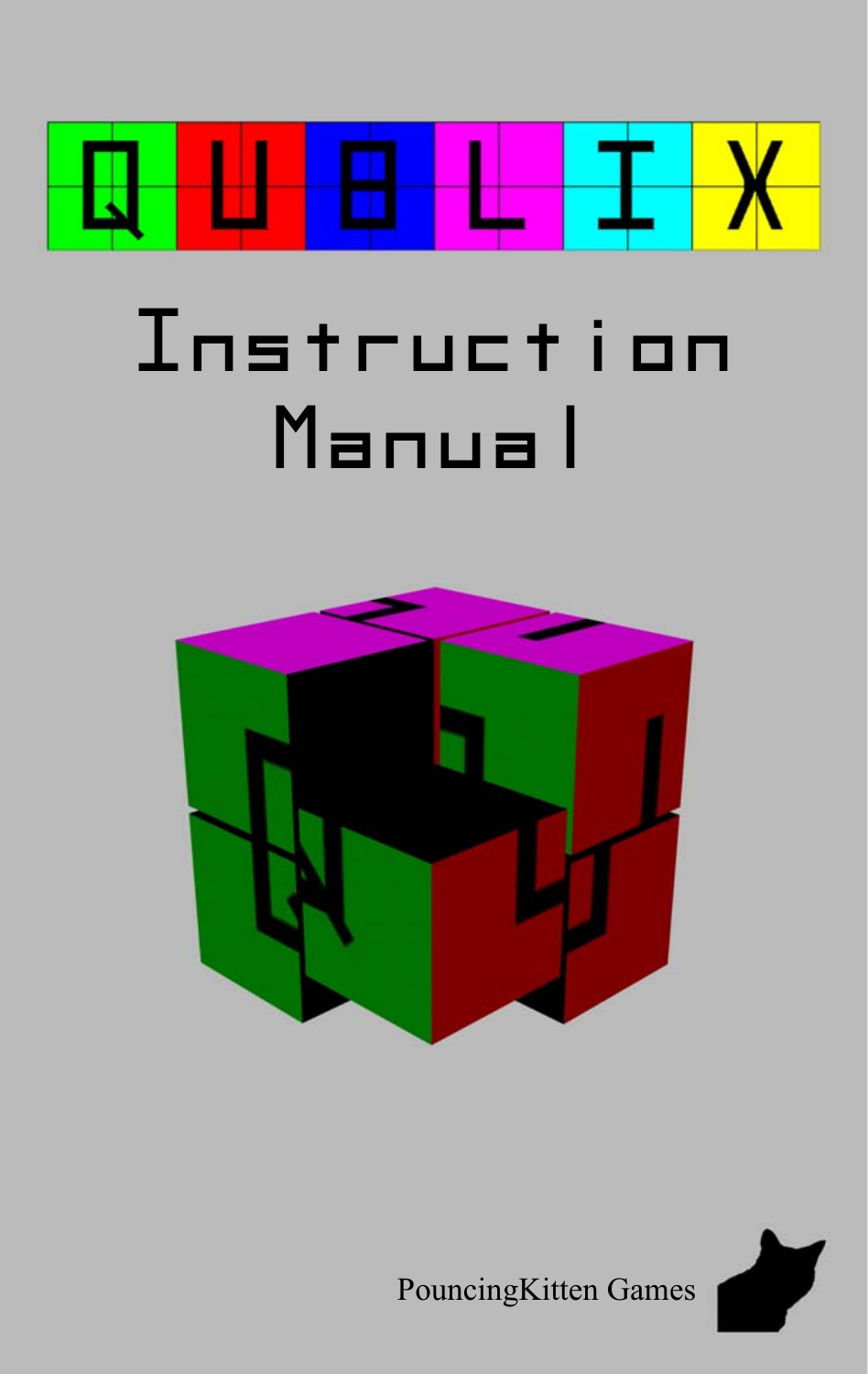| <b>Warning:</b>                                                                                                                                                                           | <b>Contents</b>                                        |                |
|-------------------------------------------------------------------------------------------------------------------------------------------------------------------------------------------|--------------------------------------------------------|----------------|
| If you are prone to photosensitivity or photosensitive<br>seizures, you should not use this product. If you feel<br>dizzy, disoriented, nauseous or suffer from convulsions,              | What is Qublix?<br><b>Installation</b>                 | 2<br>3         |
| immediately stop using this product and seek medical<br>attention.                                                                                                                        | Uninstallation<br>Default Controls                     | 4<br>5         |
| This product uses a keyboard for input. Excessive and<br>repetitive use of a keyboard may result in a repetitive stress                                                                   | Main Menu<br>Select Puzzle Menu                        | 6<br>7         |
| injury. It is important to take regular breaks while playing<br>to help prevent such injuries. If you feel pain or swelling<br>in your hands or arms, immediately stop using this product | <b>Options</b> Menu<br><b>Game Settings Menu</b>       | 8<br>9         |
| and seek medical attention.                                                                                                                                                               | <b>Controller Settings Menu</b><br>Sound Settings Menu | 10<br>11       |
| <b>Important Notice:</b>                                                                                                                                                                  | <b>Play Screen</b><br>Pause Screen<br>How to Play      | 12<br>13<br>14 |
| This version of Qublix is intended for submission to the<br>2007 Independent Games Festival (Student Showcase                                                                             | Saving & Loading Progress<br>Qublix Editor             | 16<br>18       |
| Competition). It is not to be distributed or transferred<br>outside of the PouncingKitten Games website without<br>permission.                                                            | Qublix Skin<br><b>Product Support</b>                  | 22<br>24       |
|                                                                                                                                                                                           | Credits                                                | 25             |
|                                                                                                                                                                                           |                                                        |                |
|                                                                                                                                                                                           |                                                        |                |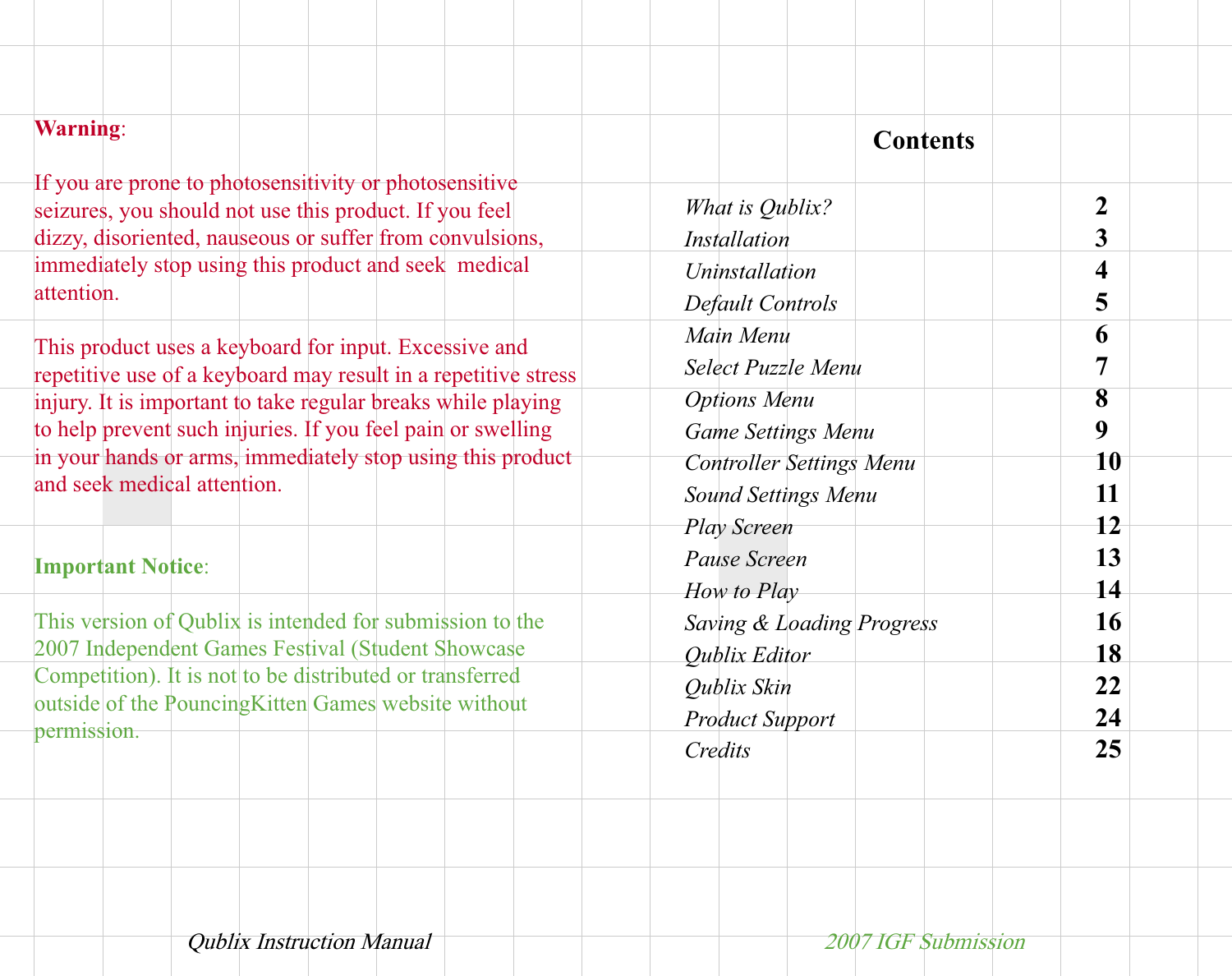# **What is Qublix? Installation**

 $\mathfrak{D}$ 

Qublix is an evolution of the classic two dimensional sliding tile puzzle (sometimes called the 15-tile puzzle). Instead of having a single, two dimensional puzzle, players are required to complete a sliding tile puzzle on six sides of a three dimensional cube. The edges of each puzzle are shared with the puzzles on each adjacent side. As pieces are moved and aligned on one side, pieces on the adjacent sides will also be moved.



The process detailed below is intended for a default Windows XP configuration and may be different for your system.

From a CDROM: The autorun feature may be used to install Qublix by inserting the CDROM into a CDROM compatible drive and following the installation prompts. If the autorun feature does not function or has been disabled, the installation program may be started as follows:

1. Double-click on "My Computer" from the Windows desktop.

2. Open the CD drive which contains the Qublix installation CDROM.

3. Double-click the "Setup.exe" program.

4. Follow the installation prompts to complete the installation process.

From a downloaded file:

1. Double-click on "My Computer" from the Windows desktop.

2. Navigate through the Windows Explorer window to the downloaded file's location.

3. Double-click the "QublixInstall.exe" program.

4. Follow the installation prompts to complete the installation process.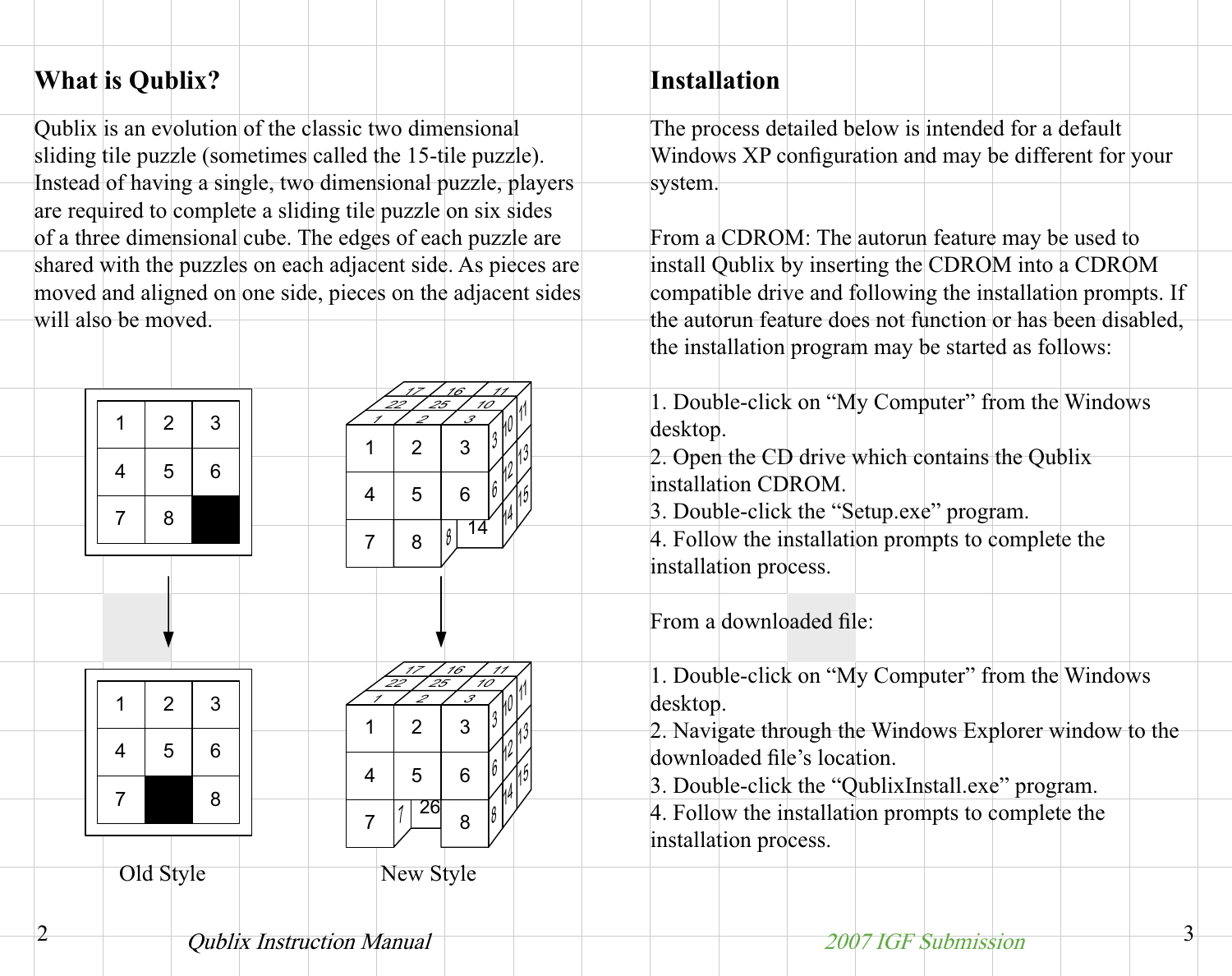| <b>Uninstallation</b>                                                                                                                                                                                                                                                    | <b>Default Controls</b>                                                                                                                                                                                                      |                                                                                                                                                                                                          |
|--------------------------------------------------------------------------------------------------------------------------------------------------------------------------------------------------------------------------------------------------------------------------|------------------------------------------------------------------------------------------------------------------------------------------------------------------------------------------------------------------------------|----------------------------------------------------------------------------------------------------------------------------------------------------------------------------------------------------------|
| Qublix can be removed through the "Add or Remove"<br>Programs" feature of the Windows Control Panel:                                                                                                                                                                     | See "Controller Settings Menu" for information on control<br>customization.                                                                                                                                                  |                                                                                                                                                                                                          |
| 1. Click "Start" from the Windows taskbar.<br>2. Select "Settings" followed by "Control Panel".<br>3. Doubleclick "Add or Remove Programs".<br>4. From the "Change or Remove Programs" tab, find and<br>click the "Qublix for Windows".<br>5. Click the "Remove" button. | Menu controls<br>Change menu selection up:<br>Change menu selection down:<br>Change menu selection left:<br>Change menu selection right:<br>Confirm:                                                                         | Up Arrow*<br>Down Arrow*<br>Left Arrow*<br>Right Arrow*<br>Enter                                                                                                                                         |
| 6. Click "Yes" when prompted to finish removing Qublix.                                                                                                                                                                                                                  | Cancel:                                                                                                                                                                                                                      | Escape                                                                                                                                                                                                   |
| Note: Some files (configuration settings, high scores, user<br>created puzzle files) may remain after uninstallation and<br>will need to be removed manually.                                                                                                            | Puzzle controls<br>Move block up:<br>Move block down:<br>Move block left:<br>Move block right:<br>Rotate puzzle up:<br>Rotate puzzle down:<br>Rotate puzzle left:<br>Rotate puzzle right:<br>Pause:<br>Zoom in:<br>Zoom out: | Up Arrow*<br>Down Arrow*<br>Left Arrow*<br>Right Arrow*<br>'W' or Mouse Up<br>'S' or Mouse Down<br>'A' or Mouse Left<br>'D' or Mouse Right<br>Tab<br>$\leftrightarrow$ (Plus)<br>$\cdot$ $\cdot$ (Minus) |
|                                                                                                                                                                                                                                                                          | * The four directional keys are shared between the menu<br>and puzzle controls. Changes to these keys will affect both<br>the "change menu selection" and "move block" commands.                                             |                                                                                                                                                                                                          |

4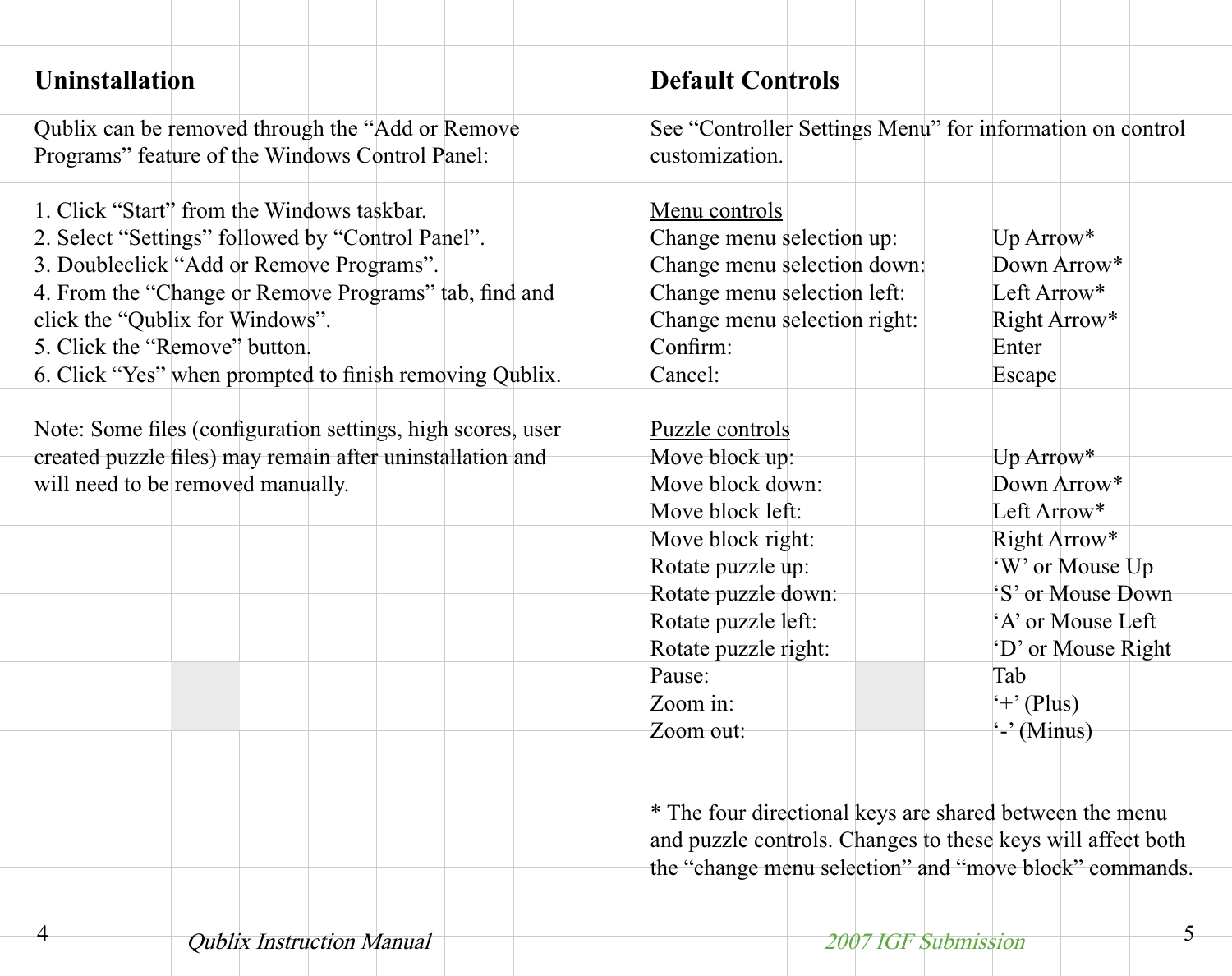# **Main Menu**

6



 $(1)$  Select Puzzle: Puzzles and difficulty levels are chosen from this screen (see "Select Puzzle Menu"). (2) Options: Allows changes to the controls, game options and whether or not sound is played (see "Options Menu"). (3) Credits: Displays information about Qublix. (4) Exit: Exits the Qublix program.

# **Select Puzzle Menu**



(1) Puzzle name: The name of the selected puzzle is shown here. This may not be the same as the file name of the puzzle.

 $(2)$  Difficulty: The currently selected difficulty level is shown here. It can be changed by moving left or right. Four difficulty levels are available to choose from: Easy, Medium, Hard and Impossible.

(3) Puzzle size: The number of blocks per side for the selected puzzle. For example, a 3x3x3 puzzle is three blocks wide, by three blocks high, by three blocks deep. (4) Best completion time: If the puzzle has been completed, the time is shown here in Hours:Minutes:Seconds.(5) Additional selections indicator: These arrows appear when the puzzle list can be scrolled to select more puzzles.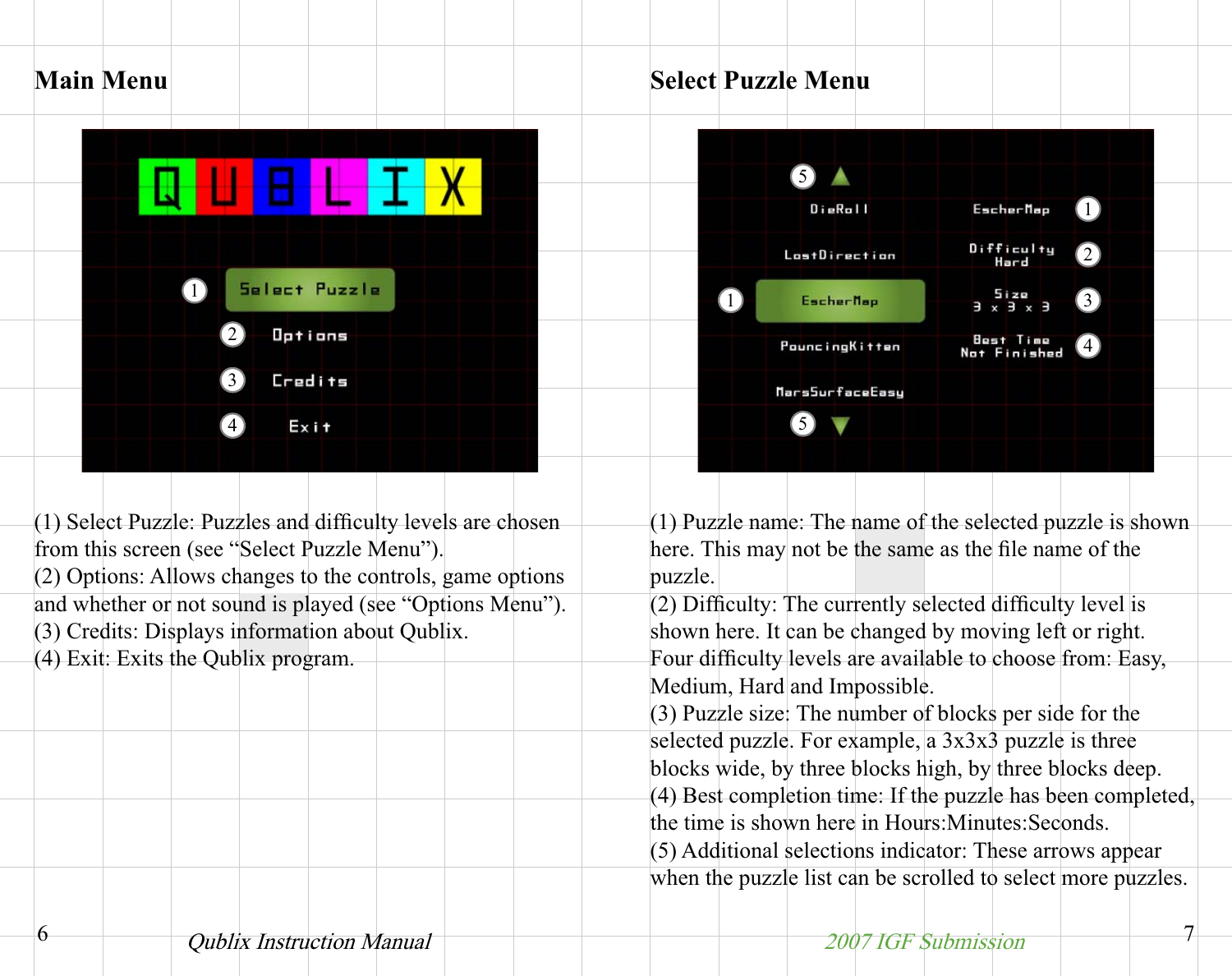# **Options Menu**



(1) Game Settings: Gameplay related settings are changed here (see "Game Settings Menu").

(2) Controller Settings: Allows the command keys and mouse behavior to be changed (see "Controller Settings Menu").

(3) Sound Settings: Sound effects can be enabled or disabled from this menu (see "Sound Settings Menu").

# **Game Settings Menu**



(1) Puzzle rotation: "Free" rotation allows the puzzle to be rotated by any degree and allows several puzzle sides to be seen at the same time. "Step" rotation locks the puzzle rotation to 90 degree increments and only allows one side at a time to be seen.

(2) Show space: Shows or hides the block that is normally removed so that blocks are able to slide.

(3) Move space/blocks: "Space" moves the space (i.e.

"up" moves the space up). "Blocks" moves the blocks" surrounding the space (i.e. "up" moves the block above the space down).

(4) Show hint: Shows or hides the completed puzzle "hint" when the game is paused.

(5) Save Settings: Saves the setting changes and returns to the previous menu.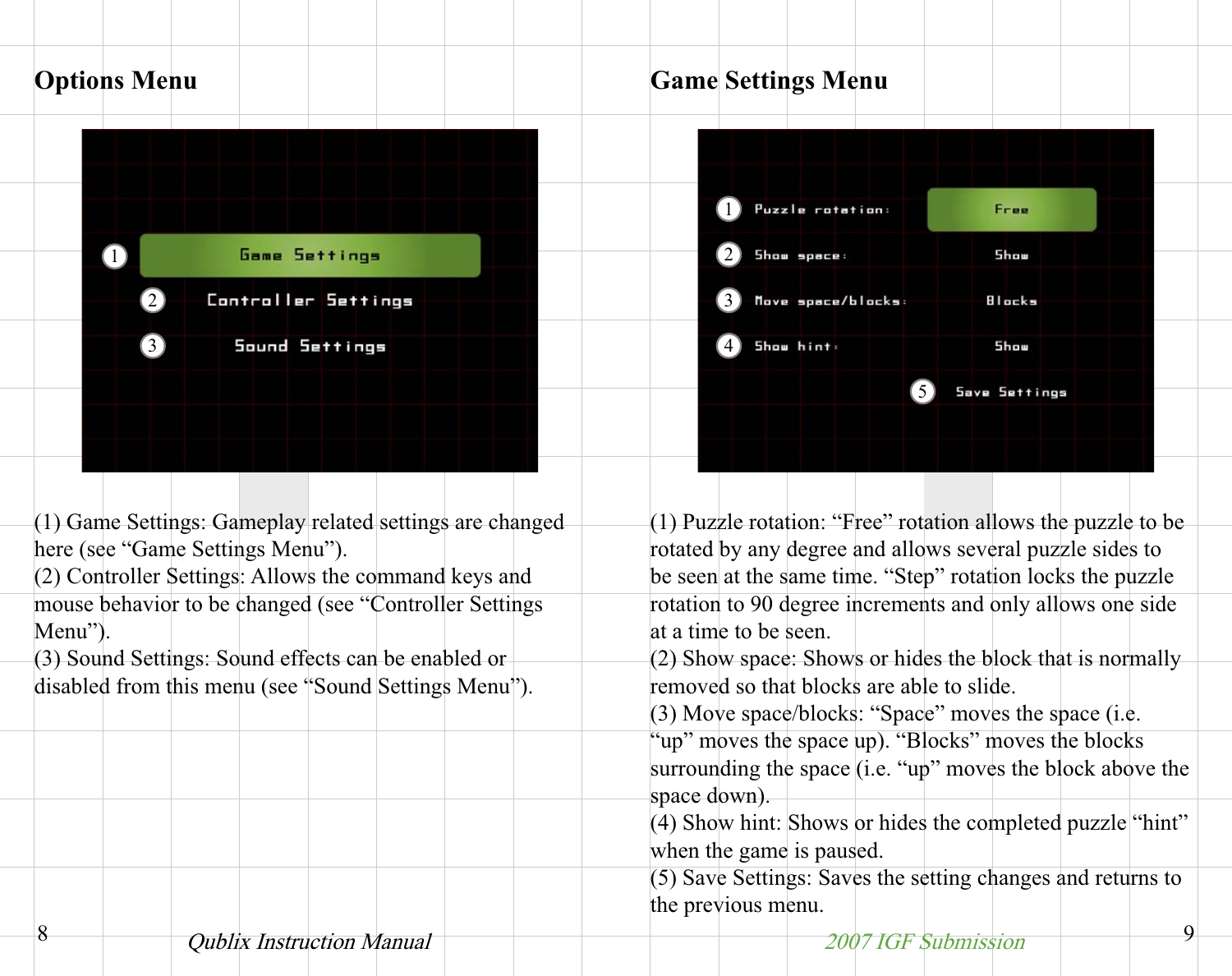# **Controller Settings Menu**



(1) Control setting: Changes the keyboard key for the selected command. To change the command key, select the command to change, press the confirm button and then press the new key to use for that command. If a duplicate key is pressed, the old command for that key will need a new key assigned to it before the settings may be saved. (2) Mouse axis setting: Flips the X or Y axis and changes the direction of puzzle rotation when using the mouse.

(3) Save Settings: Saves the setting changes and returns to the previous menu.

(4) Additional selections indicator: These arrows appear when the settings list can be scrolled to select more

# **Sound Settings Menu**

| (1)<br>Play sounds: | Play                              |
|---------------------|-----------------------------------|
|                     | $\left[2\right]$<br>Save Settings |
|                     |                                   |
|                     |                                   |
|                     |                                   |
|                     |                                   |

(1) Play sounds: Plays or mutes all of the sounds effects for the game.

(2) Save Settings: Saves the setting changes and returns to the previous menu.

10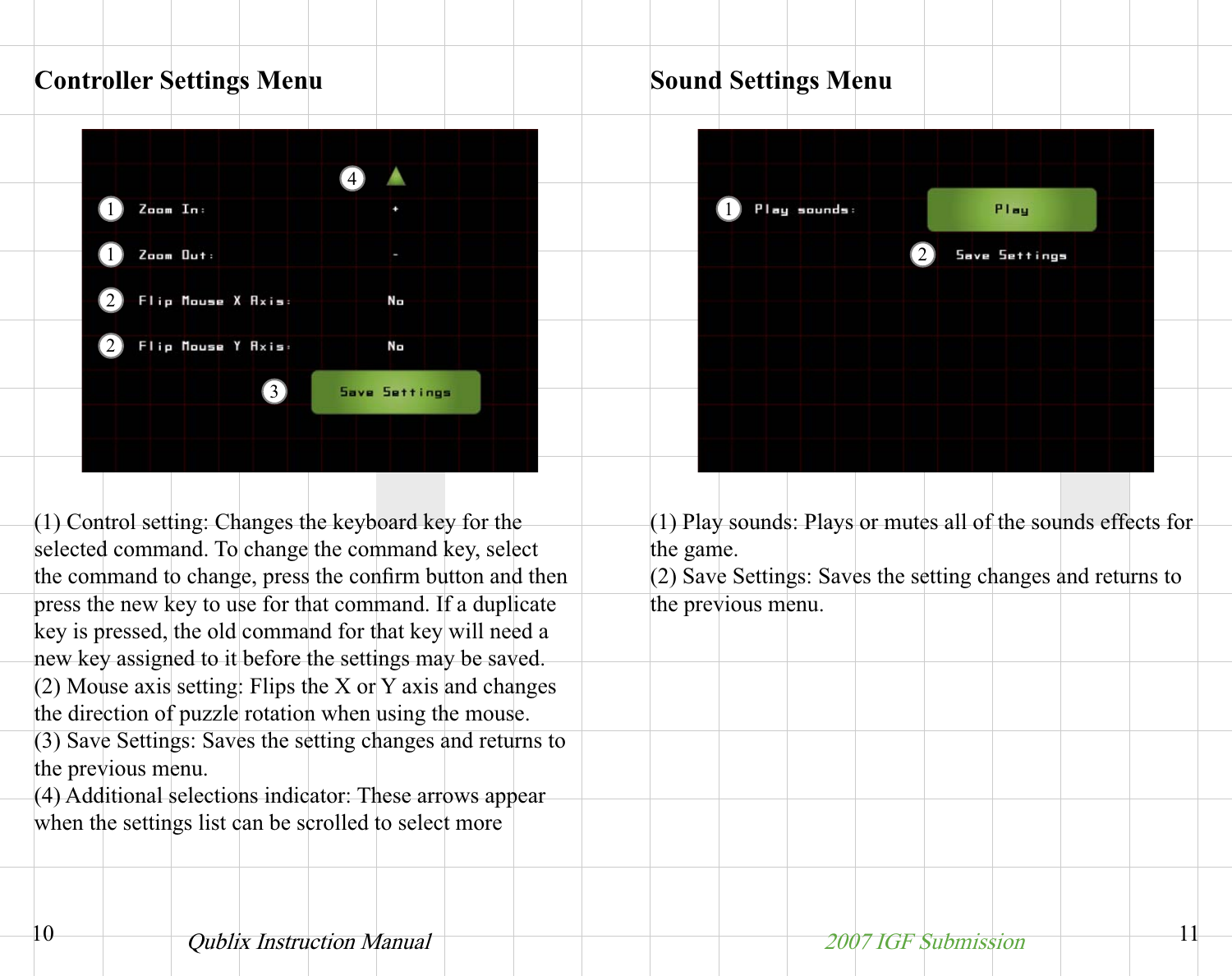# **Play Screen**

12



(1) Active Qublix puzzle. (2) Removed space. If "show space" is set to true, then this block will flash (3) Number of moves taken so far. (4) Current play time shown in Hours:Minutes:Seconds. (5) Completed sides indicator. Red boxes are incomplete sides, green boxes are completed sides. (1) Completed puzzle. Shown if "show hint" is set to true. (2) Current puzzle name. (3) Current puzzle description. (4) Number of moves taken so far. (5) Current play time shown in Hours:Minutes:Seconds. (6) Best completion time. If the puzzle has been completed, time is shown in Hours:Minutes:Seconds. $(7)$  Current difficulty level. (8) Opens the Options menu. (9) Opens the Save/Exit menu. (10) Unpauses the game and returns to the play screen.

## **Pause Screen**



Qublix Instruction Manual <sup>13</sup> 2007 IGF Submission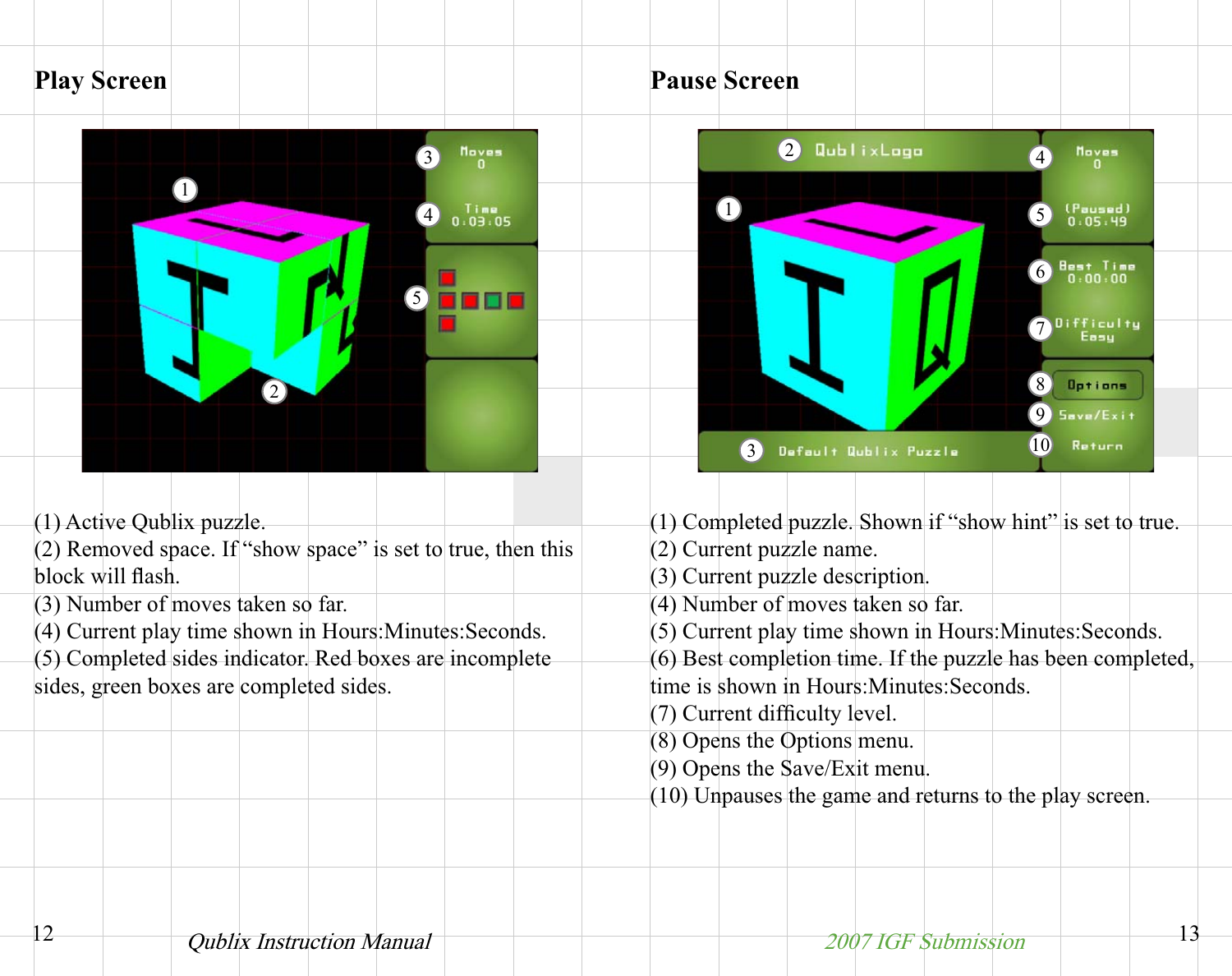# **How to Play**

14

Qublix plays just like a typical sliding tile puzzle. Once a puzzle is selected and loaded, a block is chosen at random to be removed (it is called the "space") and the remaining blocks are moved at random. The higher the difficulty level, the higher the number of random moves.

Each Qublix puzzle contains a picture on each of its six sides. Portions of these pictures are attached to each block. As the blocks are moved around, the picture for that side is mixed up:



Finishing a Qublix puzzle is simple, just complete the picture on each of the six sides. Having all of the pictures completed at the same time is the hard part.

The problem is that each time a block is moved, it changes the picture arrangement on each side the block is currently a part of. Here is an example:



The number 2 block moves down.



The number 3 block moves left.

1

122

4

6

3

3

 $2 \mid 5$ 

5

12

 $\sqrt{15}$ 

10 13

11

8

3

 25 10 17

17 116 111

510

8

When the number 2 block is moved as shown above. it changes both the front and top sides of the puzzle. However, when the number 3 block is moved, it changes three sides (front, top and right) of the puzzle.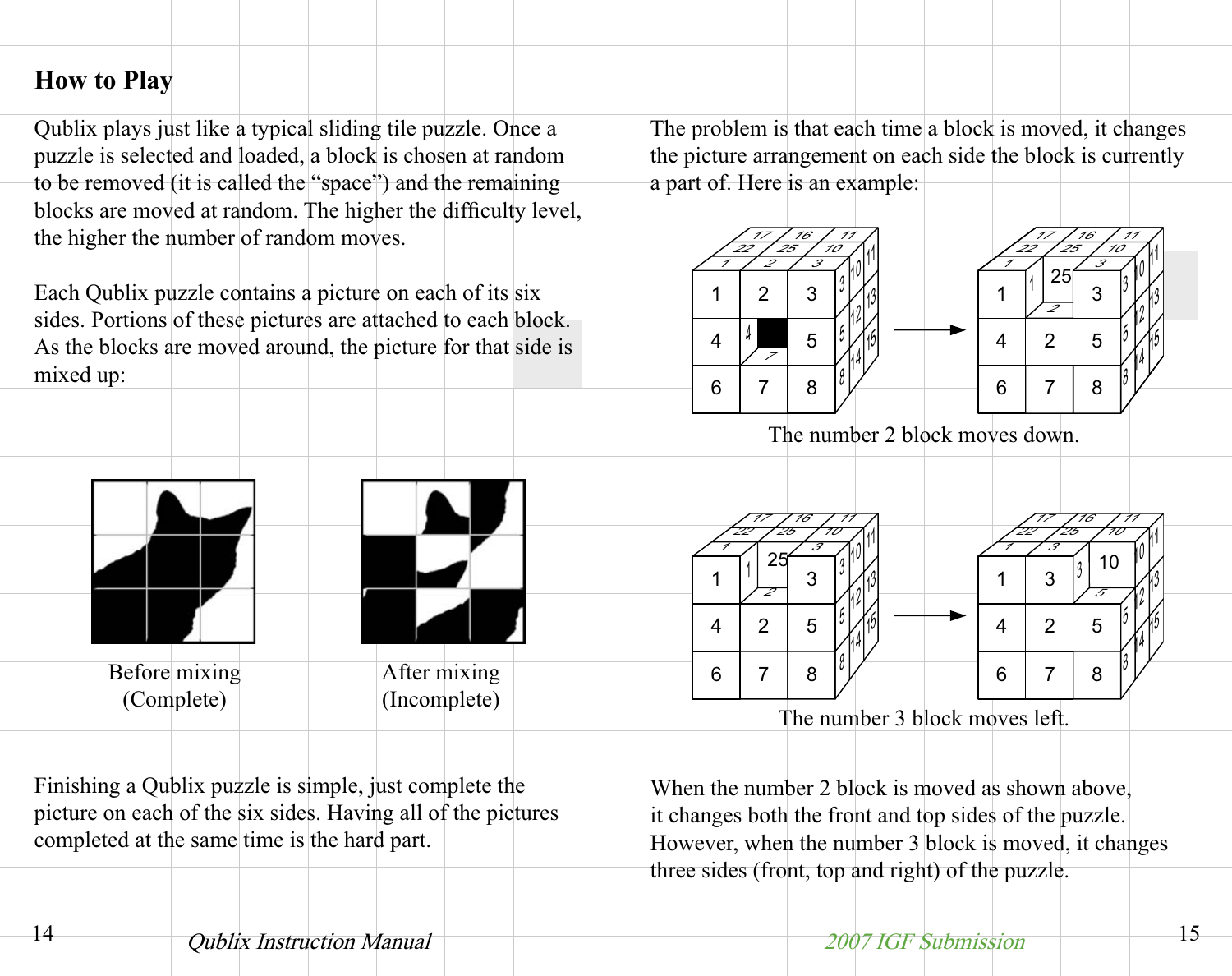# **Saving & Loading Progress**

Qublix puzzles can have anywhere between  $8 (2x2x2)$ and 1362 (16x16x16) individual blocks to move around. For larger puzzles, it would be impossible to complete in a single sitting. Fortunately, progress can be saved and puzzles can be completed at leisure.

#### **How to Save**:

16

From the pause menu, select the "Save/Exit" option. The screen below will be shown:



(1) Save and Exit: Saves the progress for the current puzzle and returns to the puzzle selection menu. This will overwrite any saved progress for the current puzzle. (2) Exit Without Saving: Returns to the puzzle selection menu, but any progress is lost.

(3) Cancel: Returns to the pause screen without saving and without losing any progress.

Each puzzle can have several progress saves. However, there can only be one save for each difficulty level for a puzzle. Also, once a puzzle has been completed, any saved progress for that difficulty level is automatically removed.

### **How to Load**:

The game checks for a progress save every time a puzzle is started. If a progress save exists for the chosen puzzle and difficulty level, a load progress menu is displayed.

If "yes" is selected from the load menu, the previously saved progress (including the number of moves and play time) is loaded. If "no" is selected, the puzzle is instead loaded and randomized as normal. The progress save is not removed if "no" is selected, but it may be overwritten by a new save.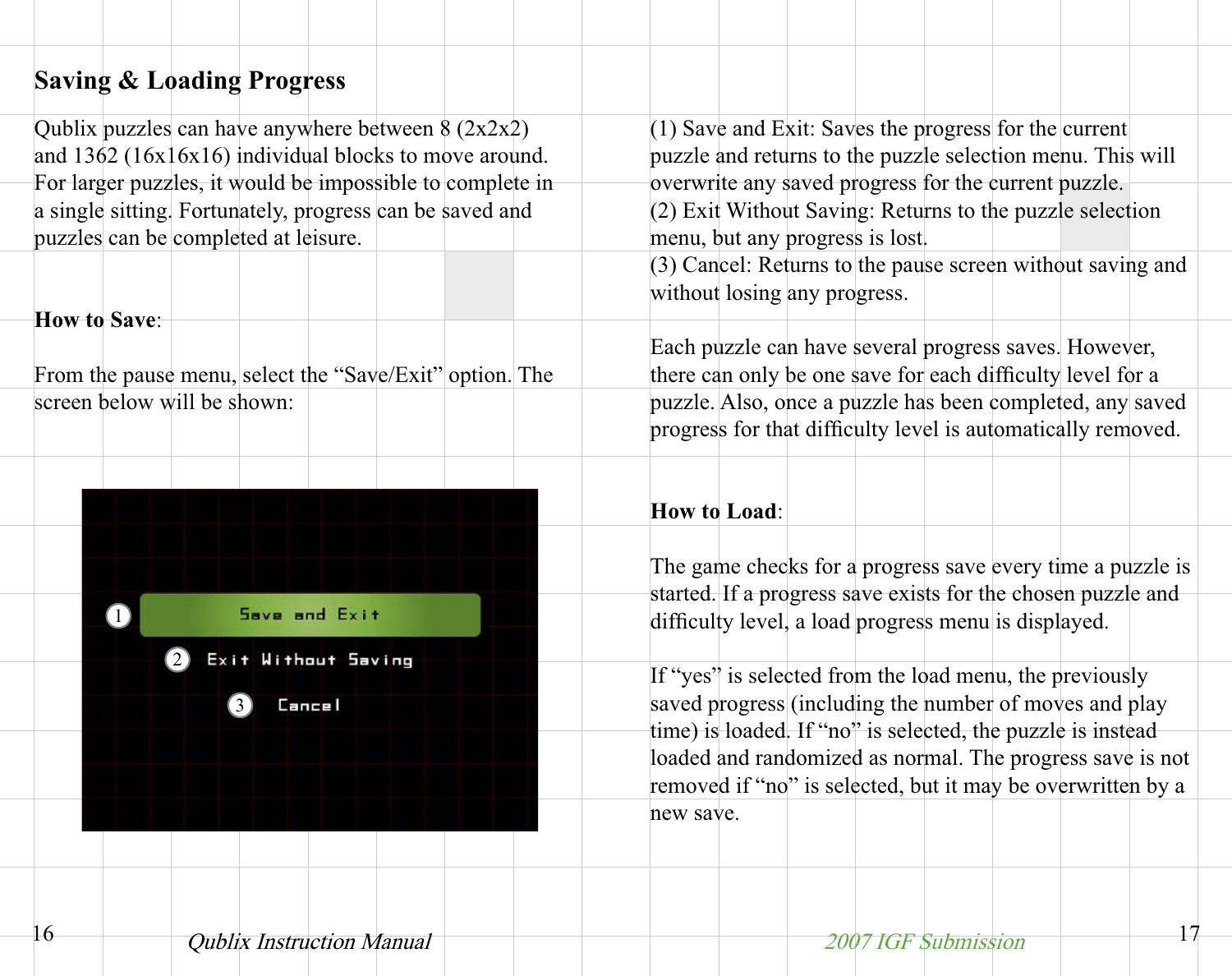# **Qublix Editor**

18

The Qublix Editor allows anyone to create and modify Qublix puzzles. These puzzles can then be shared and played by anyone with Qublix installed. The editor looks like this:



(1) Main editor window: This window displays the unfolded Qublix puzzle. Each of the six side pictures can be loaded from here.(2) Puzzle information window: Selecting "Set Information" from the "Settings" menu or pressing Ctrl+I opens this dialog box. The name, description and side image resolution can be set here. (3) Puzzle dimensions window: Selecting "Set Dimensions" from the "Settings" menu or pressing Ctrl+D opens this dialog box. The number of blocks for each puzzle dimension (width, height and depth) can be set here.

#### **Creating a New Puzzle**:

1. When the editor is first started, a default blank puzzle is ready to be filled in. If a puzzle is already loaded, "New" can be selected from the "File" menu or Ctrl+N can be pressed to create a blank puzzle.

2. Each of the six puzzle sides must have a picture assigned to it. Clicking on each of the six buttons allows a picture to be selected and loaded. Once loaded, the image is displayed on the button. The same image may be used for different sides, but it must be loaded individually for each side. Valid image formats include: BMP, GIF, JPG and PNG.

3. The puzzle name and description should be set. The name can be up to 16 characters long with no restrictions. The description can be up to 64 characters long. Both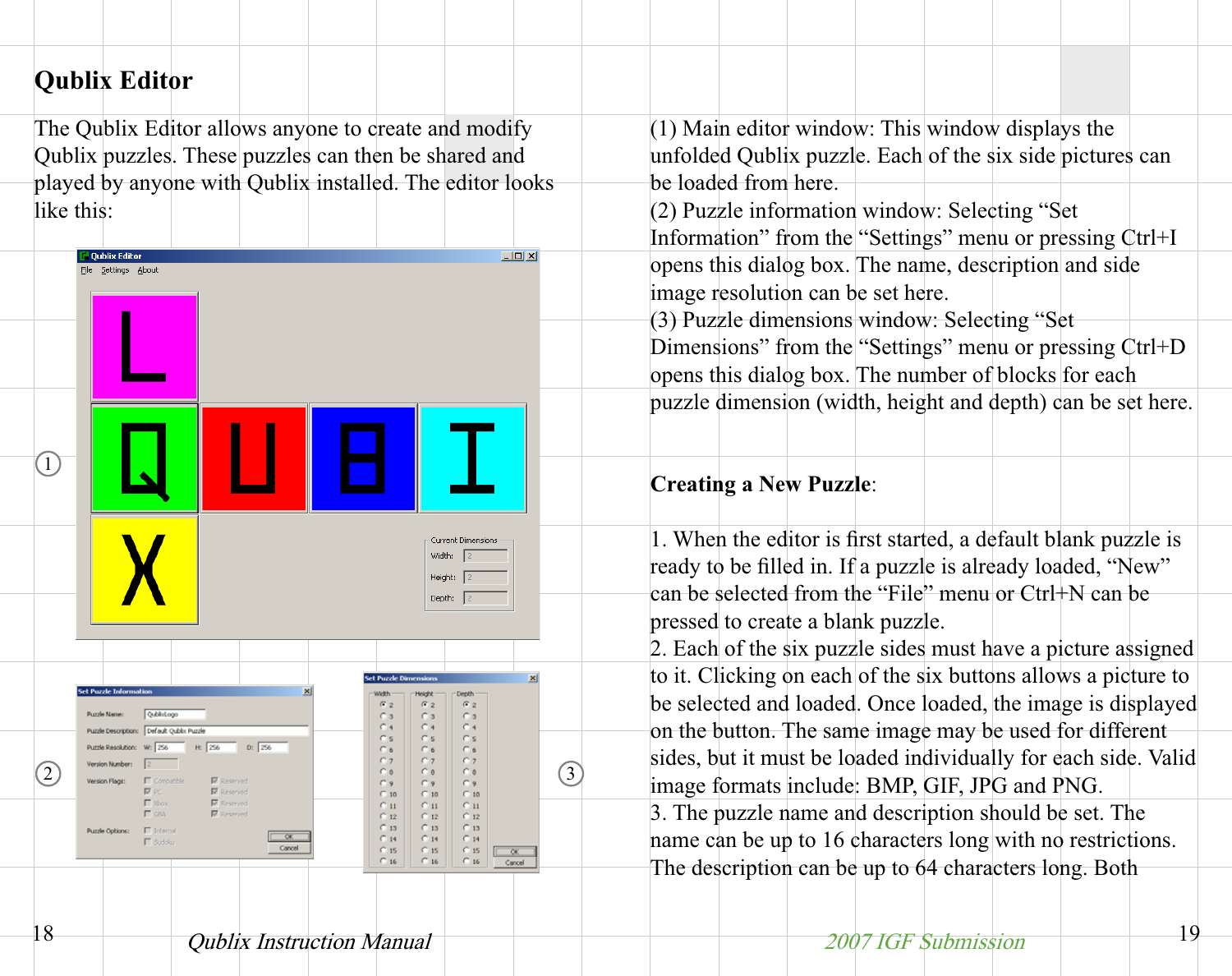| should properly describe the puzzle being created and will   | <b>Editor Notes:</b>                                          |
|--------------------------------------------------------------|---------------------------------------------------------------|
| be displayed in Qublix when the puzzle is played.            |                                                               |
| 4. The puzzle dimensions default to $2x2x2$ . If the puzzle  | The editor creates a new internal puzzle ID each time a       |
| needs to have different dimensions, they can be set from the | puzzle is saved. This ID is used by Qublix for saving puzzle  |
| "Set Puzzle Dimensions" dialog box.                          | completion times. If an existing puzzle is saved, even if the |
| 5. The puzzle can now be saved by selecting "Save" from      | puzzle itself is unchanged, a new ID will be created and      |
| the "File" menu or pressing Ctrl+S. The filename for the     | any previous completion times will be lost.                   |
| puzzle should be unique to prevent other puzzles from        |                                                               |
| being copied over.                                           | Loaded images will be resized to the resolutions specified    |
|                                                              | in the "Set Puzzle Information" dialog box. For best results, |
|                                                              | images should be resized to the desired dimensions by an      |
| <b>Editing Existing Puzzles:</b>                             | external graphics program. The minimum image resolution       |
|                                                              | is 128 pixels. The maximum image resolution is 1024           |
| Existing puzzles can be loaded by choosing "Open" from       | pixels.                                                       |
| the "File" menu or pressing Ctrl+O. If Qublix has been       |                                                               |
| properly installed, puzzles ending with the QBX extension    |                                                               |
| can be opened by doubleclicking them from Windows            |                                                               |
| Explorer.                                                    |                                                               |
|                                                              |                                                               |
|                                                              |                                                               |
| <b>Playing New Puzzles:</b>                                  |                                                               |
|                                                              |                                                               |
| To play a new puzzle, simply copy it into the Puzzles        |                                                               |
| directory and reload the Qublix game.                        |                                                               |
|                                                              |                                                               |
|                                                              |                                                               |
|                                                              |                                                               |
|                                                              |                                                               |
|                                                              |                                                               |
| 20<br><b>Oublix Instruction Manual</b>                       | 21<br>2007 IGE Submission                                     |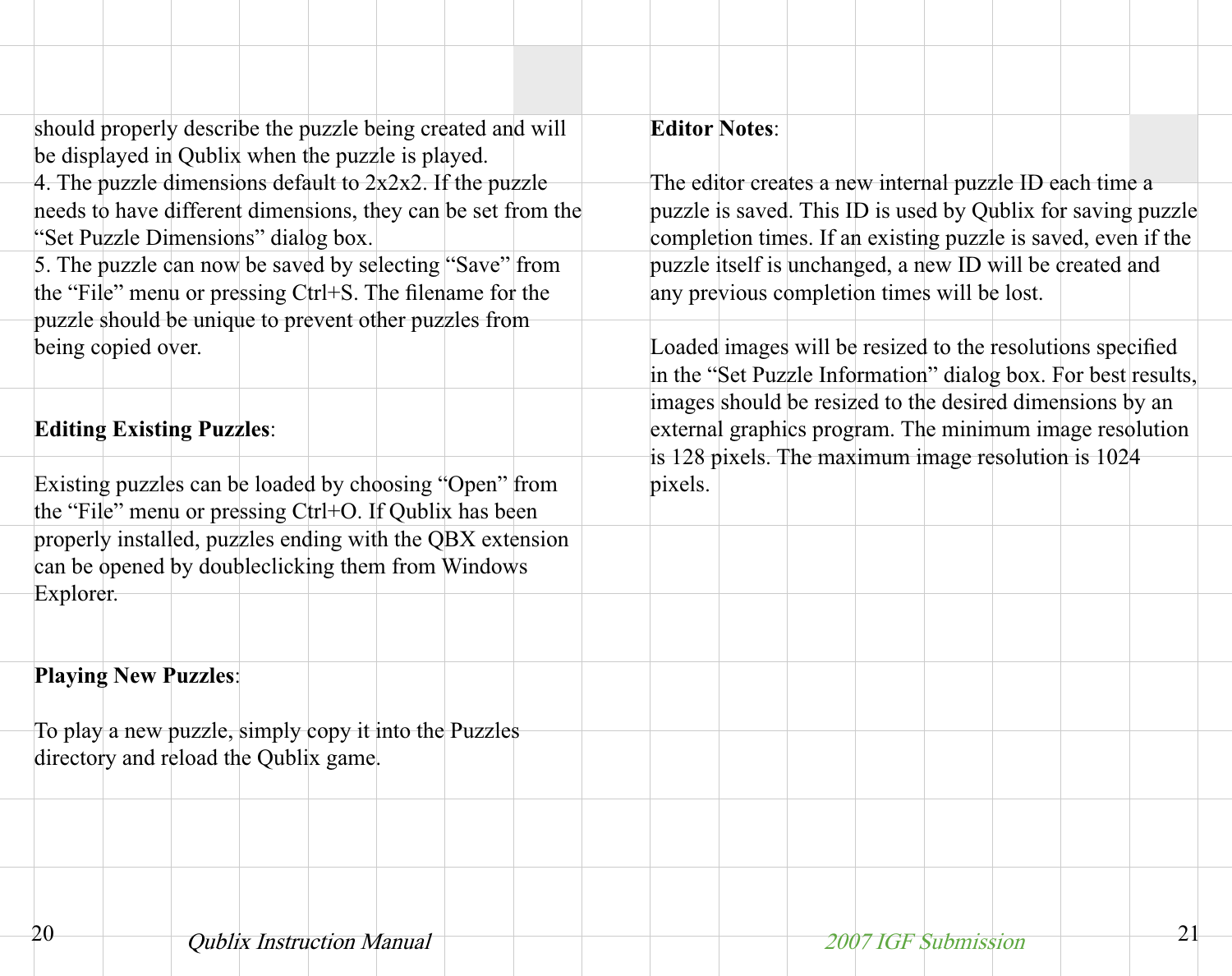# **Qublix Skin**

22

The interface for Qublix is completely editable. The graphical elements for the game skin are stored in a single PNG image file named "skin.png". The image file is 1024 pixels wide by 512 pixels high. If this file is changed or replaced, the image resolution should remain the same.

The skin file contains the following defined elements and pixel positions:

| Element     | Start X  | <b>Start Y</b> | Width | Height |
|-------------|----------|----------------|-------|--------|
| PlayMoves   | 0        | 0              | 256   | 256    |
| PlayComp    | 256      | 0              | 256   | 256    |
| PlayBlank   | 512      | 0              | 256   | 256    |
| PauseBest   | 768      | 0              | 256   | 256    |
| PauseMenu   | 768      | 256            | 256   | 256    |
| SmSelection | 384      | 352            | 224   | 64     |
| MdSelection | $\theta$ | 352            | 384   | 96     |
| LgSelection | 0        | 256            | 768   | 96     |
| UpIndicator | 0        | 448            | 64    | 64     |
| DnIndicator | 64       | 448            | 64    | 64     |
| SideComp    | 128      | 448            | 64    | 64     |
| SideIncomp  | 196      | 448            | 64    | 64     |

#### **Skin Notes**:

Creating a new skin or modifying the default skin is only recommended for advanced users with knowledge of graphical editing tools.

A backup of the skin file should be made before attempting to edit or replace. If the skin file cannot be loaded or if the graphical elements are not aligned properly, the Qublix interface may be unreadable.

Each graphical element should be designed so that there is at least one pixel between the element and its boundaries as given in the element table. This is necessary to prevent element overlapping when the images are stretched for various resolutions.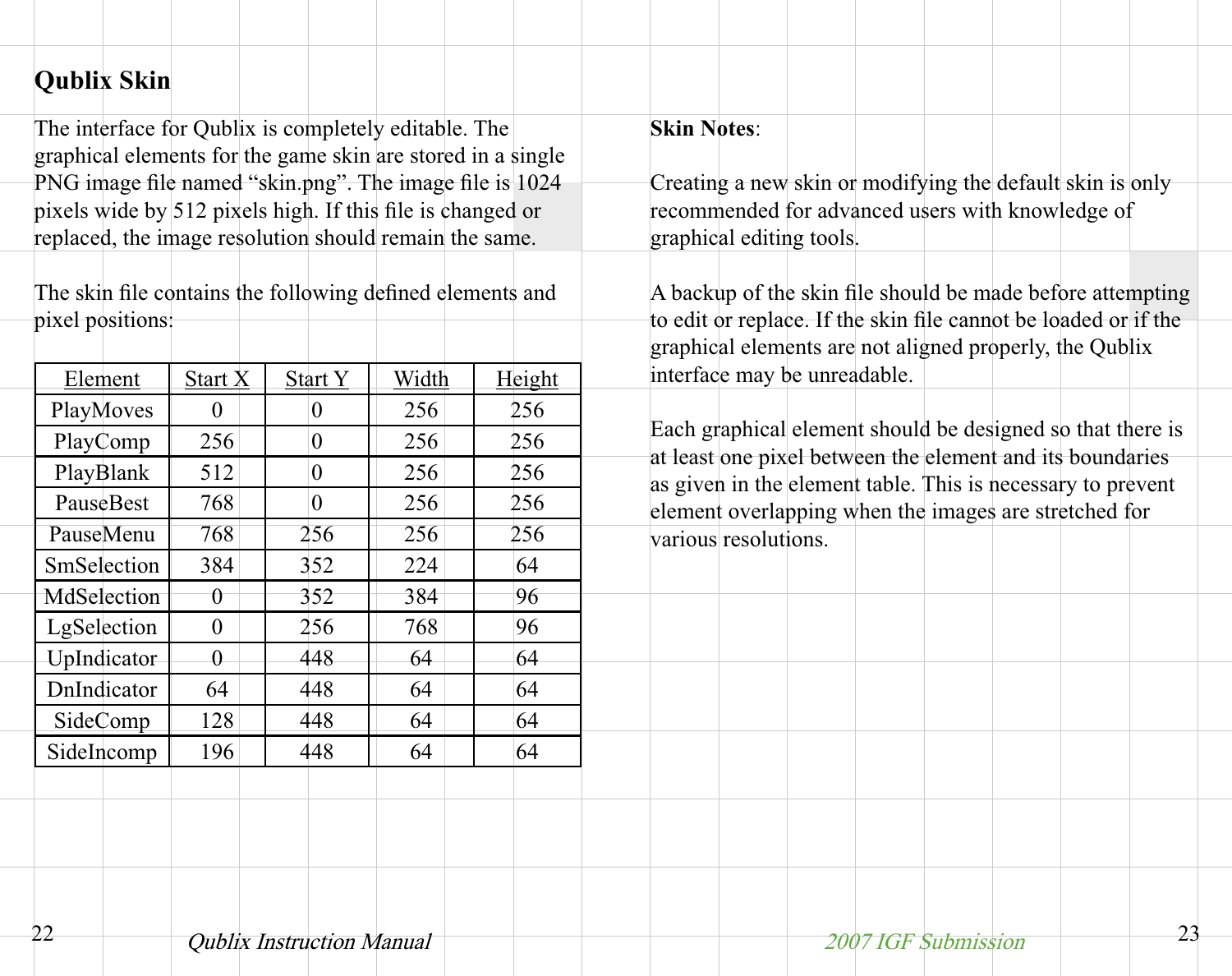| <b>Product Support</b>                                                                                                                                       | <b>Credits</b>                                                                                                   |
|--------------------------------------------------------------------------------------------------------------------------------------------------------------|------------------------------------------------------------------------------------------------------------------|
| We welcome all feedback, both good and bad. If you have<br>any comments, please visit our forums or send us an email<br>using the contact information below. | Qublix is a presentation of Pouncing Kitten Games.<br>Some puzzle images courtesy of NASA/JPL-Caltech.           |
| This product is provided without express or implied                                                                                                          | The use of these images is compliant with the NASA/<br>JPL "Image Usage Guidelines" and does not imply an        |
| warranty. For questions or product support, please use the<br>contact information below.                                                                     | endorsement or acknowledgement by either NASA or JPL-<br>Caltech.                                                |
| <b>Contact Information:</b>                                                                                                                                  | "Qublix", "Qublix for Windows", "Pouncing Kitten"<br>Games", the "Kitana" silhouette, other associated logos and |
| Join the Pouncing Kitten Games forums to discuss Qublix<br>or to seek help for any problems:                                                                 | original puzzle designs are copyrighted by PouncingKitten<br>Games © 2006. All Rights Reserved. Version 1.2      |
| http://www.pouncingkitten.com                                                                                                                                |                                                                                                                  |
| Email Qublix support at:                                                                                                                                     |                                                                                                                  |
| qublix@pouncingkitten.com                                                                                                                                    |                                                                                                                  |
|                                                                                                                                                              |                                                                                                                  |
|                                                                                                                                                              |                                                                                                                  |
|                                                                                                                                                              |                                                                                                                  |
| 24<br>Oubliv Instruction Monual                                                                                                                              | 25<br>$2007$ ICE Cubmission                                                                                      |